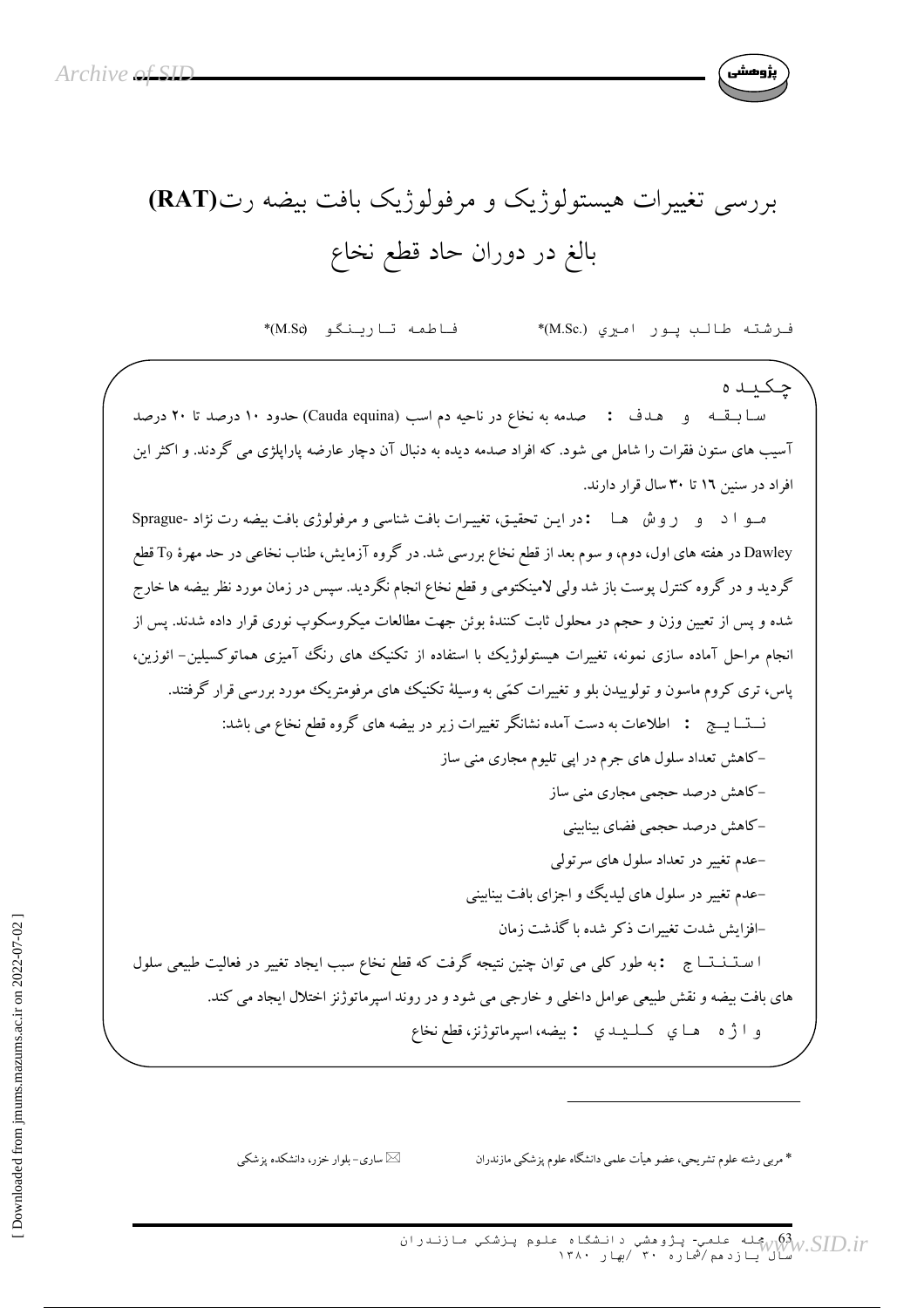مقدمه

ضایعات نخاعی معمولاً مشکلات عدیدهای را برای بیماران به دنبال دارندکه از آن جمله می توان به مشکلات جسمی، اجتماعی، اقتصادی، و ناباروری اشاره کرد. در اکثر مردانی که دارای ضایعه نخاعی هستند، باروری به میزان زیادی کاهش می یابد(۱).

Young و همکارانش در سال ۱۹۹۲ در بررسی آماری بیماران مبتلا به ضایعهٔ طنـاب نخـاعبی، گـزارش داده اند که از ۱۰ هزار بیمـاری که سالانه دچار ضایعهٔ طناب نخاعی می شونـد، ۸۰ درصد آنها را افـراد جوان بین ١٥تا ٢٩ سال تشكیل می دهند و اكثـر این بیماران تمایـل به بچـه دار شـدن خواهنـد داشت. با استفاده از روش Electroejaculation معمـولاً در ٦٠ تا ٨٠ درصـد این افرادمایع منی به دست می آید که دربررسی مایع منی آنها کاهش اسپرم (الیگواسپرمی) و کاهش تحریک اسپرم(آستنواسپرم) مشاهده می شود(۱).

دلایل متعددی برای پایین بودن کیفیت مایع منی در افراد مبتلا به ضایعهٔ نخاعی مطرح می شود که این دلایل شامل توقف(استاز)مايع پروستات،افزايش درجه حرارت بیضه، عفونت مجاری ادراری، وضعیت مثانه، بافت غیرطبیعی بیضه، تماس اسپرم با ادرار، تغییرات محور هورمونی هیپوتالاموس- هیپوفیز- بیضه، آنتی بادی های آنتی اسپرم، و استفادهٔ طولانی مدت از دارو می باشد. عملکرد هر کدام از این عوامل به تنهایی شناخته شده نیست و احتمالاً چندین عامل با هم سبب پایین آمدن کیفیت مایع منی می شوند(۲).

داشتن اطلاعات صحيح از زمان و مكانيسم ايجاد ضایعه در حفظ و نگهداری باروری در این افراد دارای اهمیت می باشد. تاکنون مطالعهٔ کلینیکی در مورداختلال اسپرماتوژنز و یا اختلال فعالیت اسپرم بلافاصله بعد از

قطع نخاع انجام نشده است. کمبود مطالعه دراین زمینه به دلایل وجود مشکلات حاد در این مرحله می باشد و دیگر این که در مرحله شوک نخاعی به دست آوردن مایع منی مشکل می باشد(۳).

دربررسی های انجام شده گزارش های زیادی دربارهٔ اثرات قطع نخـاع در مرحلـه حـاد بر روی اسپـرماتـوژنز نیافتیم. تنها مورد، مطالعه Linsenmeyer در هفته های دوم وچهارم بعد از قطع نخاع بر روی حیوان رت بود(٣). در مورد انسان مطالعاتی صورت گرفته است، ولی

این مطالعات در فاز مزمن قطع نخاع می باشد که از آن جمله می توان به مطالعات Hirsch در سال ۱۹۹۱ و ١٩٩٤ اشاره کر د(٤،٥).

بنابراین برآن شدیم که در این زمینه تحقیقی انجام دهیم. برای این منظور از رت نژاد Sprague Dawely استفاده نموده و با انجام عمل جراحی، نخاع حیوان را به صورت عرضی قطع کردیم. در پایان هفته های اول، دوم، و سوم بعد از قطع نخاع، تغییرات هیستولوژیکی بافت بیضه را بررسی و نتایج را با گروه کنترل مورد مقايسه قرار داديم.

مواد و روش ها جهت بررسی اثرات قطع نخاع بر بافت بیضه، تعداد ٦٠ سر رت نژاد Sprague-Dawely با وزن ٢٠٠ تا ٢٥٠ گرم انتخاب شدند. رت ها ۱۰ روز قبل از عمل جراحی به مرکزنگهداری حیوانات آزمایشگاهی دانشگاه تربیت مدرس منتقل شدند تا با محیط سازگاری پیدا کنند. حیوانات تحت ۱۲ ساعت روشنایی و ۱۲ ساعت تاریکی قرار گرفته و با غذای مخصوص رت و آب کافی تغذیه شدند.رتها در زمان جراحي بالغ وسن آنها ٧٠ روز بود.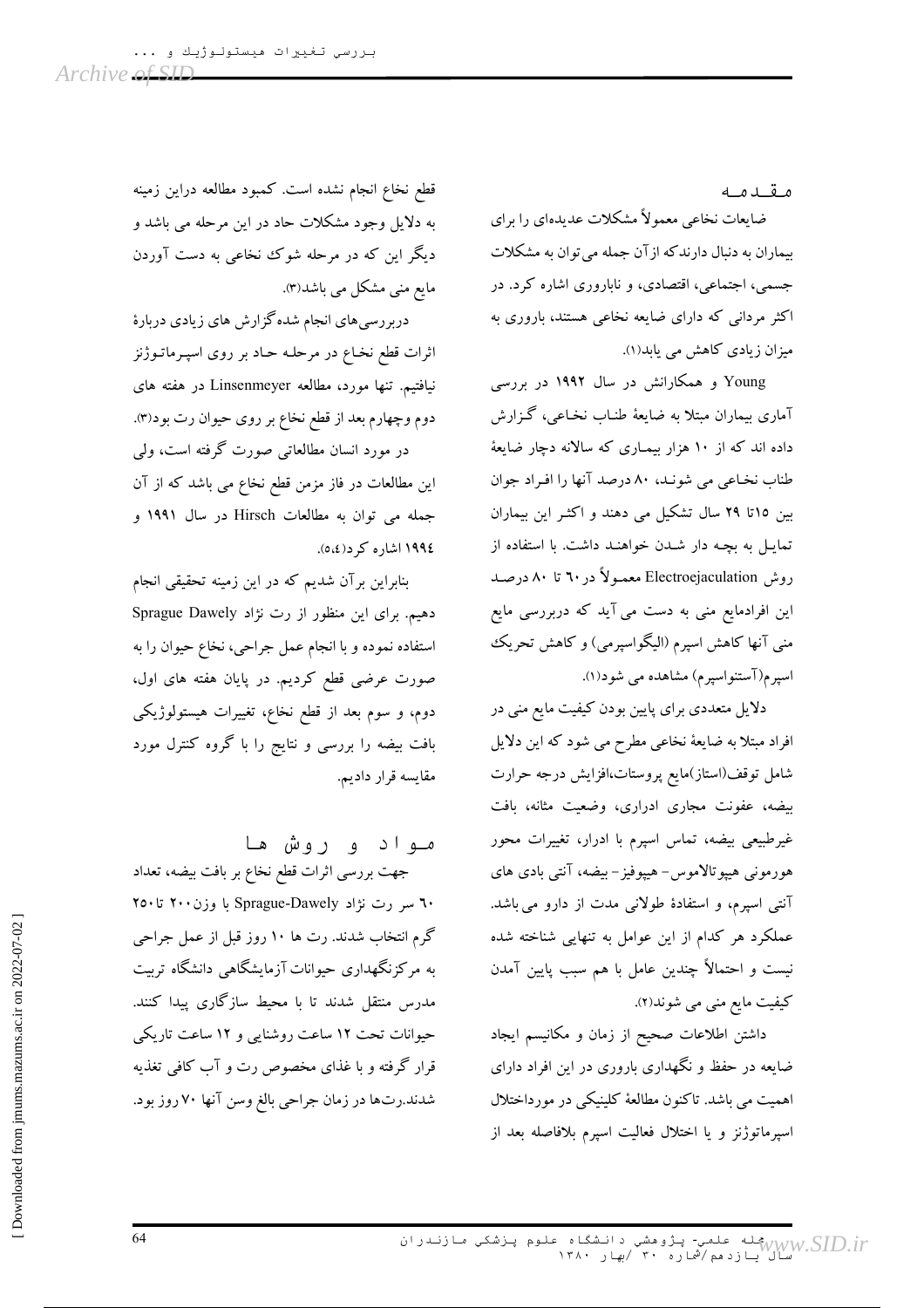درتحقیق حاضرمطالعات بر روی دو گروه آزمایش و کنترل در سه زمان مختلف ۲،۱ و ۳ هفته بعد از عمل جراحي انجام شد.

برای انجام عمل جراحی، ابتدا رت ها با تزریق داخل صفاتي مادة بيهوش كنندة نسدونال(تيوينتال سديم) به میزان ۳۵ میلی گرم به ازای ۱۰۰ گرم وزن حیوان بیهوش شدند. سپس دست و پاهای حیوان بر روی تختهٔ جراحی ثابت شده و موهای ناحیهٔ جراحی حدود مهرهٔ وT کاملاً ایزوله و با استفاده از بتادین و الکل ۷۰ درصد ضدعفونی گردید و تحت شرایط استریل با ایجاد برش عمودی به طول دو سانتی متر به موازات زواید خاری مهره ها ، پوست و فاسیارا بریده و به منظور جلوگیری از خونریزی و عفونت برای کنار زدن عضلات عمقی تر از پنس داغ و استریل استفاده شد. بعد از مشخص شدن مهرهها، لامیناهای دوطرف مهرهٔ19 قطع(Laminectomy) و قطعه بریده شده با احتیاط برداشته شد. پس از مشخص شدن نخاع، با استفاده ازقیچی ظریف واستریل،آن را به صورت عرضی قطع کرده و سپس عضلات و فاسیـا با نخ کات گوت 0-4 و پوست با نخ ابریشم 0-4 دوخته شد. در پایان محل جراحی ضدعفونی شد. به منظور جلوگیری از اثر استرس احتمالی ناشی از جراحی، در گروه کنترل نیز تمام شرایط جراحی گروه آزمایش انجام شد، اما لامینکتومی و قطع نخاع انجام نگردید.

در حیوانات قطع نخاعی شده مراقبت های پس از جراحی دارای اهمیت به سزایی است، زیرا رت ها پس ازعمل جراحي داراي مشكلات فراواني مانند عدم تخليه مثانه، جویدن اندام تحتانبی، و عفونت می باشند. در مورد تخلیهٔ مثانه، با استفاده از روش ماساژ دستی مثانه، در روز ٤ بار ادرار را تخلیه کرده و به منظور از بین بردن اثر استرس احتمالی ناشبی از ماساژ همین عمل بر روی رت های گروه کنترل نیز انجام شد. به جهت پیشگیری

از عفونت، رت های قطع نخاع شده در محیطی تمیز با دمای مناسب نگهداری و موارد زیر رعایت گردید:

– قفسه های نگهداری حیوانات هر روز تمیز و ضد عفوني شدند.

–نواحی پرینه و پنیس حیوانات پس از هر بار تخلیه مثانه با الکل ۷۰ درصد ضدعفونی شدند.

- نواحي جراحي هر روزبا بتادين ضدعفوني شدند. -به مدت سه روز بعد ازجراحی تزریقات زیر انجام شد: پنی سیلین به میزان ۱ سی سی و با دوز ۲۰/۰۰۰ واحد به صورت داخل عضلانی و سرم فیزیولوژیک قابل تزریق به میزان ١cc به صورت داخل صفاقی به منظور جلوگیری از کاهش حجم خون.

نکته ای که باید به آن توجه کرد این است که در رتهای گروه قطع نخاع شده اندام تحتانی دچار بی حسی می شود و رت ها پاهای خود و اطرافیــان را می جوند. این مسأله، علاوه بر ضایعات شدید اندام تحتانی منجر به عفونت شدید ومرگ حیوان می شود. به منظورجلوگیری از ایــن مشکـل، انـدام تحتــانی حیـوان را با استفــاده از لوله های پلاستیکی مناسب و پاکیزه محافظت کرده به نحوی که حیوان قادر به حرکت باشد.

برای نمونه برداری جهت میکروسکوپ نوری، ابتدا رت ها را با دوز بالای اثر بیهوشی نموده و با ایجاد برش بر روی اسکروتوم، بیضه و اپیدیدیم برداشته شدند. در مرحله بعد، بیضه ها را از اپیدیدیم و چربی اطراف جدا و بعــد از وزن كــردن و تـعييــن حـجــم، در ظــروف جداگانهای حـاوی محلـول ثابت کننـدهٔ بوئـن قـرار داده شدند.اندازه گیری وزن با استفاده ازترازوی سارتوریوس دقیق انجام گرفت و برای تعیین حجم از روش غوطه ور کردن نمونه در سرم فیزیولوژیک استفاده شد. در این روش، وزن بیضه غوطه ور در مایع برحسب گرم برابر با حجم آن برحسب C $\mathrm{m}^{3}$  می باشد(٦).

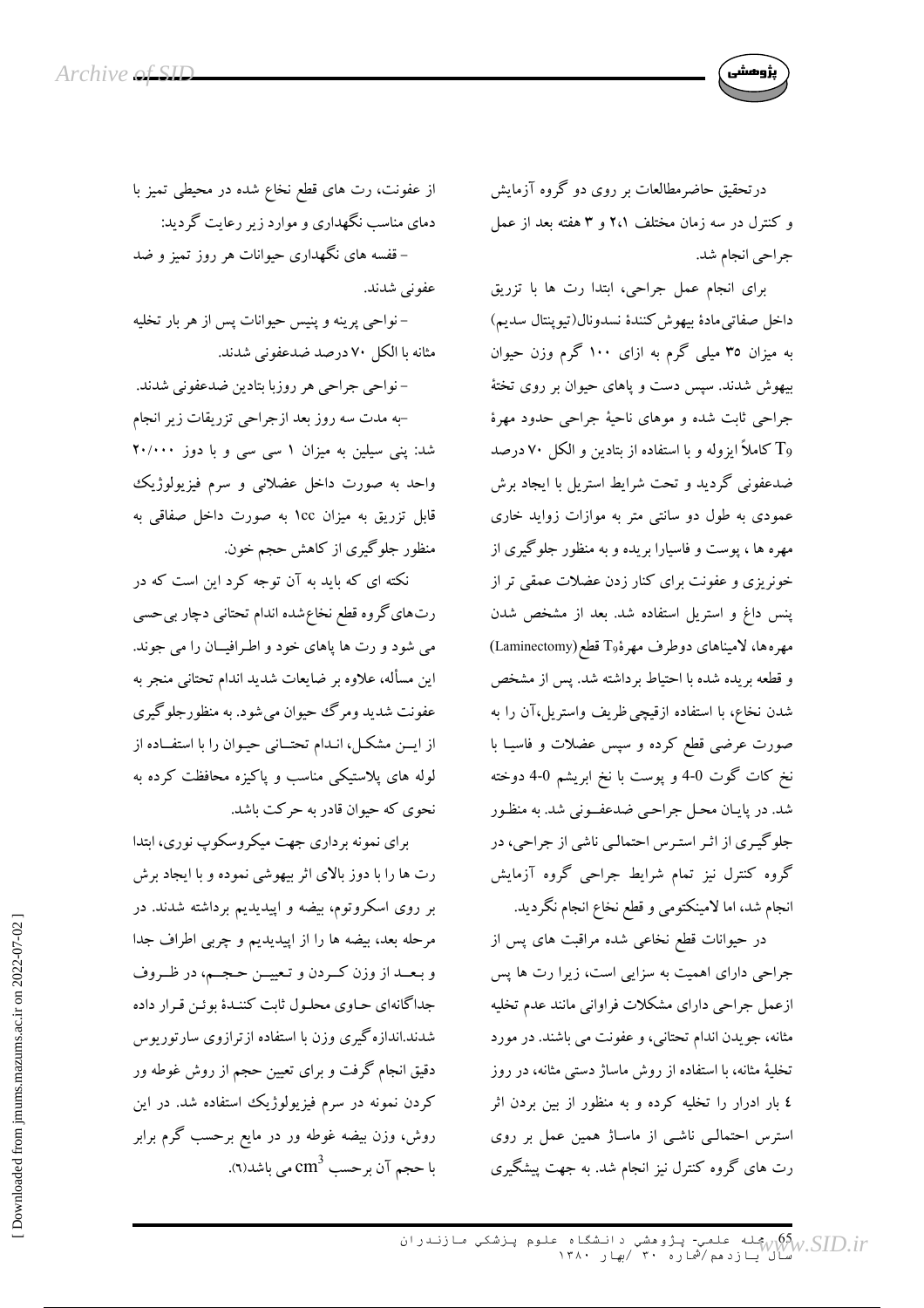برای ثابت کردن نمونه از محلول بوئن استفاده شد. بیضه ها را ابتدا به مدت ٢٤ ساعت در محلول بوئن قرار داده و سپس آنها را خارج ساخته و با ایجاد برش های عمود بر محور طولی به سه قسمت با ضخامت مساوی تقسیم شدند و به مدت ٢٤ ساعت دیگر در محلول ثابت كنندهٔ بوئن قرار داده شدند.

بعد از انجام مراحل آماده سازی بافت، نمونه ها به طور عرضی با رعایت سطح فوقانی و تحتانی قطعه در داخل قالب پارافین قرار داده شدند تا هنگام برش، مقاطع کاملاً عرضی ازبیضه ومجاری منی سازتهیه گردد. در مرحلهٔ بعد، با استفاده از میکروتوم نوع Leitz با تیغهٔ ثابت، برش های سریال به ضخامت ٥ میکرومتر تهیه گردیـد. سپـس برش ها را یک به پنـج انتخـاب نموده و همزمان آنها را بر روی پنج لام قرار دادیم. به منظور مطالعات میکروسکویی ازچهار نوع رنگ آمیزی هماتوكسيلين- ائوزين (Hematoxylin Eosin) ، پاس P.A.S (Periodic Acid Schiff)، تريكروم ماسون (Masson's Trichorome) و تولوییدن بلو (Toluidine (blue استفاده شد.

جهت بررسـی تغییــرات کمّــی، از روش هــای مرفومتریک استفاده شد که در این روش قطر مجاری منی ساز، ضخامت اپی تلیوم مجاری منبی ساز، قطر لومن مجاری منی ساز، درصد حجمی فضای بینابینی، درصد حجمي مجاري مني ساز، و تعدادسلول هاي اسپرماتوگوني، اسپرماتوسیت اولیه، اسپرماتید نابالغ گرد و اسپرماتید بالغ طویل و سلول های سرتولی مجاری منی ساز در مرحلهٔ VIII سیکل سلولی محاسبه گردید(۷).

در پـایــــان نـتـــایج به دســت آمـــده با استفــاده از روش های آماری آنالیز واریانس یک طرفه، t student test مورد تجزیه و تحلیل قرار گرفتند.

نتايج

مطالعهٔ هیستولوژیک بافت بیضه در گروه های قطع نخاع و گروه کنترل ۷ روز بعد از قطع نخاع انجام شد. در این مطالعه، بیضه های هفت سر رت قطع نخاع شده با بیضــه های۷ سر رت گـــروه کنتـــرل بررسی گردیـــد. بيضههاى گروه كنترل ظاهرطبيعي داشته وشامل مجارى منبی ساز و بافت بینابیـنی طبیـعی بودنـد. اپـی تلیــوم مجاری منی ساز ازسلول های سرتولی، اسپرماتوگونی، اسپرماتوسیت اولیه و ثانویه، اسپرماتید نابالغ، و اسپرماتید بالغ طویل تشکیل شده بود(۸). در رت،نوع سلول های جرم در هر مرحله از سیکل سلولییمتفاوت هستند، مثلاً سلول هایی که درمراحلVIII و VII سیکل سلولی قرار دارندشامل سلول های اسپرماتوگونی،اسپرماتوسیت های پری لپتوتن، اسپرماتوسیت های اولیه درمراحل پاکی تن، اسپرماتیدهای نابالغ گرد، و اسپرماتیدهای بالغ طویل در سطح اپی تلیوم می باشند.

در بافت بینابینی نیز سلول های لیدیگ، ماکروفاژها و فیبروبلاست ها، عروق خونبی و لنفاوی مشاهده شد و همگی ازیک تراکم و مروفولوژی سالم برخورداربودند.

مجاری منی ساز ظاهری طبیعی داشتند و نشانی از وجود تغییرات دژنراتیو در اپی تلیوم مجاری منی ساز مشاهده نشد، اما به نظر می رسید که مجاری منی ساز كاهش يافته باشد.

بافت بینابینی در گروه ۷ روز بعد از قطع نخاع ظاهری طبیعی داشته ولی میزان فضای بینابینی در اطراف مجاری به علت کاهش قطر مجاری افزایش یافته بود.

## گروه ١٤ روز بعد از قطع نخاع

تغییرات در بیضه های این گروه از یک منطقه به منطقه دیگر متفاوت بود. در بعضی از مجاری منی ساز، سلول های جرم در حال کنده شدن از اپلی تلیوم و حذف سلول های جرم به درجات مختلف دیده می شد.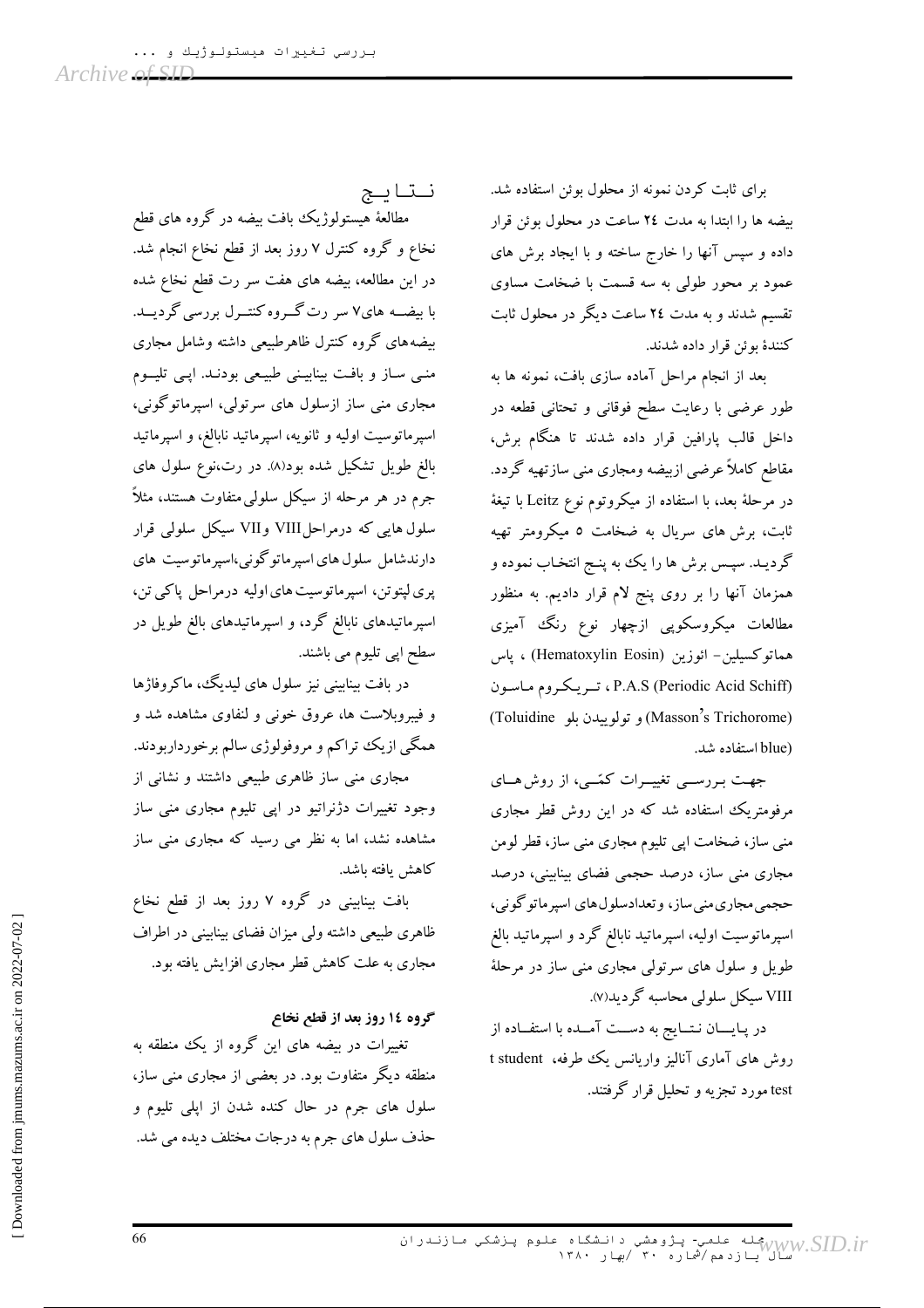

گروه ۱۲ روز بعد از قطع نخاع تغییرات هیستولوژیک در این گروه مشابه با گروه

۱٤ روز بعد از قطع نخاع است،ولی وسعت و شدت ضایعه خیلی بیشتر است. در مجاری منی ساز تغییراتی از جمله کاهش قطرمجاری،حذف سلول ها از اپلی تلیوم و ریخته شدن آنها به داخل لومن مجاری، به هم ریختگی اپلی تلیـوم، و از بین رفتـن نظـم موجـود در اپلـی تلیـوم، مشاهده شد. فضای بینابینی افزایش پیدا کرده و میزان تراکم سلول بافت بینابینی به نظر طبیعی بود. عروق موجود در بافت بينابيني نيز به نظر پُرخون بودند.

مطالعه كمّى تغييرات بافت بيضه پس از قطع نخاع با مقایسه میانگین وزن موش های گروه های ۱٤،۷، و۲۱ روزه آزمایش، در قبل و بعد از عمل جراحی قطع

نخاع کاهش وزن مشاهده شد که این کاهش از لحاظ آماری (P<۰/۰۵) معنی دار بود.

میانگین وزن وحجم بیضه ها در هر سه گروه زمانبی قطع نخاع نسبت به گروه های کنترل خودکاهش نشان داد، اما این کاهش از لحاظ آماری معنی دار نبود.

میانگین قطرمجاری منی ساز درگروههای قطع نخاع نسبت به گروههای کنترل خودکاهش معنی دار(۲۰/۰۵) نشان داد. شدت این تغییرات با زمان افزایش می یابد (جدول شماره).

میانگیـن ضخـامت اپـی تلیـوم مجـاری منی ساز در گروه هـای قطـع نخـاع نسبت به گـروه های کنترل خود کاهش معنی دار(P<۰/۰٥) نشان داد. این تغییرات نیز وابسته به زمان می باشد(جدول شماره۱).

جدول شماره۱: مقایسه قطر مجاری منی ساز، ضخامت اپی تلیوم و قطر لومن مجاری منی ساز بین دو گروه قطع نخاع و کنترل ۱٤،۷ ، و۲۱روز بعد از عمل جراحي رت

|                               | ۲۱ روز بعد از |                  | ۱٤ روز بعد از       |                      | ۷ روز بعد از   |                               | گروه های              |
|-------------------------------|---------------|------------------|---------------------|----------------------|----------------|-------------------------------|-----------------------|
| معني دار بودن در              | قطع نخاع      |                  | قطع نخاع            |                      | قطع نخاع       |                               | مورد مطالعه           |
| زمان های مختلف<br>بین گروه ها | كنترل         | آزمايش           | كنترل               | آزمايش               | كنترل          | گروه آزمایش                   |                       |
|                               | $n = v$       | $n = v$          | $n = v$             | $n = v$              | $n = v$        | $n = v$                       | پارامتر               |
| S                             | 717/099       | $Y12/9A*$        | $YV1/\cdot 01$      | 721/2V1*             | <b>YV1/910</b> | $YZE/Z1*$                     | قطر مجاری منبی ساز    |
|                               | ± IV/£O       | ± v/o            | ±11/90              | ± Y <sub>Λ</sub> /99 | ± 19/71        | $±$ 1٤/V1                     | برحسب میکرون          |
| S                             | V1/E9         | $EY/VE^*$        | $YY/\lambda$        | $OVI^*$              | V1/Y           | $0\Lambda/\Upsilon\epsilon^*$ | ضخامت اپی تلیوم       |
|                               | ± Y/AY        | $± 1/9$ ۳        | $\pm$ ۳/٦٣          | ±1/17                | ± Y/AY         | ± Y/AY                        |                       |
| S                             | 127/117       | $157/097*$       | 179/VT2             | $172/7r^{NS}$        | 179/T12        | <b>ITA/VANS</b>               | قطر مجراي خروجي مجاري |
|                               | ± 19/77       | ± V <sub>1</sub> | $±$ $\frac{1}{100}$ | ± 117/7              | $±1$ $N$       | $±$ $1V/T1$                   | منی ساز بر حسب میکرون |

±: مقادیر میانگین و انحراف معیار

\* : با P<۰/۰٥اختلاف معنى دار بين دو گروه قطع نخاع و كنترل وجود دارد.

NS: اختلاف معنی دار بین دو گروه قطع نخاع و کنترل و همچنین بین هر گروه در زمان های مختلف وجود ندارد.

n: تعداد حيوان

S : با ۰/۰۵-P اختلاف معنی دار بین دو گروه قطع نخاع و کنترل وهمچنین بین هر گروه در زمان های مختلف وجود دارد.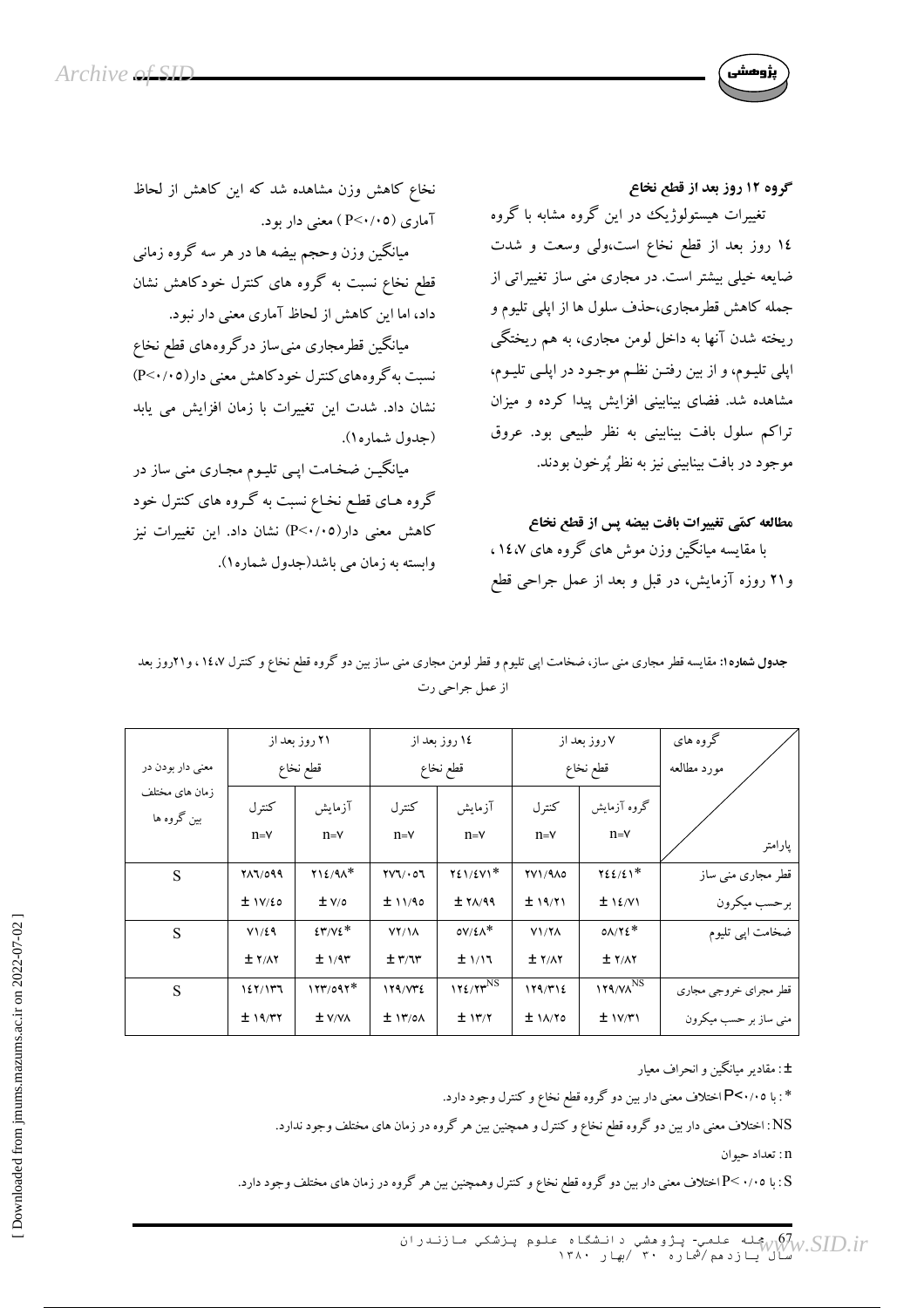اسپرماتید گرد بالغ طویل در گروه های ۷و۱۶ روز بعد از قطع نخاع نسبت به گروه های کنترل خودکاهش داشت،اما کاهش آن از لحاظ آماری معنی دار نبود. در گروه۲۱ روزبعد از قطع نخاع میانگین سلول های نامبرده نسبت به گروه کنترل خود کاهش معنی داری(۶۰/۰۵) داشت(جدول شماره۳).میانگین تعدادسلولهای سرتولی در گروه های قطع نخاع نسبت به گروه های کنترل اختلافی نشان نداد(جدول شماره۱). نسبت سلول های اسپرماتید نابالغ گرد به سلول سرتولی درگروه های ۷و ۱۶روز بعد از قطع نخاع نسبت به گروه های کنترل خود کاهش داشت، اما این کاهش از لحاظ آماری معنی دار نبود. درگروه ۲۱ روز بعد از قطع نخاع این نسبت در مقایسه باگروه کنترل خود کاهش معنی داری(P<۰/۰۵) داشت (جدول شماره۲). میانگین درصدحجمی مجاری منی ساز درگر وههای ۱٤،۷، و ۲۱ روز بعد از قطع نخاع نسبت به گروه های کنترل خودکاهش داشت که از لحاظ آماری (P<۰/۰۵) معنی دار بود. این تغییرات نیز با زمان افزایش می یابد (حدول شماره ۲).

میانگین تعداداغلب سلول های جرم در سطح ۹٦۰٤ میکرومتر مربع اپی تلیوم مجاری منی ساز با ظاهر طبیعی که در مراحل VIII وVII سیکل سلولی قرار دارند در گروه قطـع نخاع نسبت به گروه کنترل کاهش معنی دار (P<۰/۰۵) پیدا کرده بودند، به طوری که میانگین تعداد سلول های اسپرماتوگونی در گروه های ۱٤،۷، و۲۱ روز بعدازقطع نخاع نسبت به گروه کنترل کاهش معنی داری (P<۰/۰۵) داشت (جــدول شمــاره۳). میانگیــن تعـداد سلول های اسپرماتوسیت اولیه، اسپرماتیدگرد نابالغ، و

|                               | ۲۱ روز بعد از         |            | ۱٤ روز بعد از      |                   | ۷ روز بعد از              |              | گروه های      |
|-------------------------------|-----------------------|------------|--------------------|-------------------|---------------------------|--------------|---------------|
| معني دار بودن در              | قطع نخاع              |            | قطع نخاع           |                   | قطع نخاع                  |              | مورد مطالعه   |
| زمان های مختلف<br>بین گروه ها | كنترل                 | آزمايش     | كنترل              | آزمايش            | كنترل                     | گروه آزمایش  |               |
|                               | $n = v$               | $n = v$    | $n = v$            | $n = v$           | $n = v$                   | $n = v$      | پارامتر       |
| S                             | V9/T2                 | $70/17*$   | $\Lambda \cdot /V$ | $U/\mathcal{U}^*$ | $\Lambda \cdot / \Lambda$ | $79/22*$     | مجاری منی ساز |
|                               | $\pm$ ۳/ $\cdot$ . 9  | $±$ {/ $M$ | $± \tau/12$        | ±1/19             | $\pm \tau/\cdot \tau$     | ± 7/12       |               |
| S                             | 19/7 <sub>A</sub>     | $rr/77*$   | $\lambda/\gamma$   | $Y9/9V^*$         | $1/\sqrt{2}$              | $Y9/11*$     | فضاي بينابيني |
|                               | $\pm \tau/\cdot \tau$ | ± o/Y      | $± \tau/17$        | ± 1/27            | $± \frac{\pi}{12}$        | $± \sqrt{2}$ |               |

جدول شماره۲: مقایسه میانگین درصد حجمی مجاری منی ساز بین دو گروه قطع نخاع و کنترل ۱٤،۷، و ۲۱ روز بعد از عمل جراحی رت

±: مقادير ميانگين و انحراف معيار

n : تعداد حيوان

\* : با P<۰/۰٥ اختلاف معنى دار بين دو گروه قطع نخاع و كنترل وجود دارد.

NS: اختلاف معنی دار بین دو گروه قطع نخاع و کنترل وجود ندارد.

S : با ۰/۰⊃Pاختلاف معنی دار بین گروه های قطع نخاع و کنترل در زمان های مختلف وجود دارد.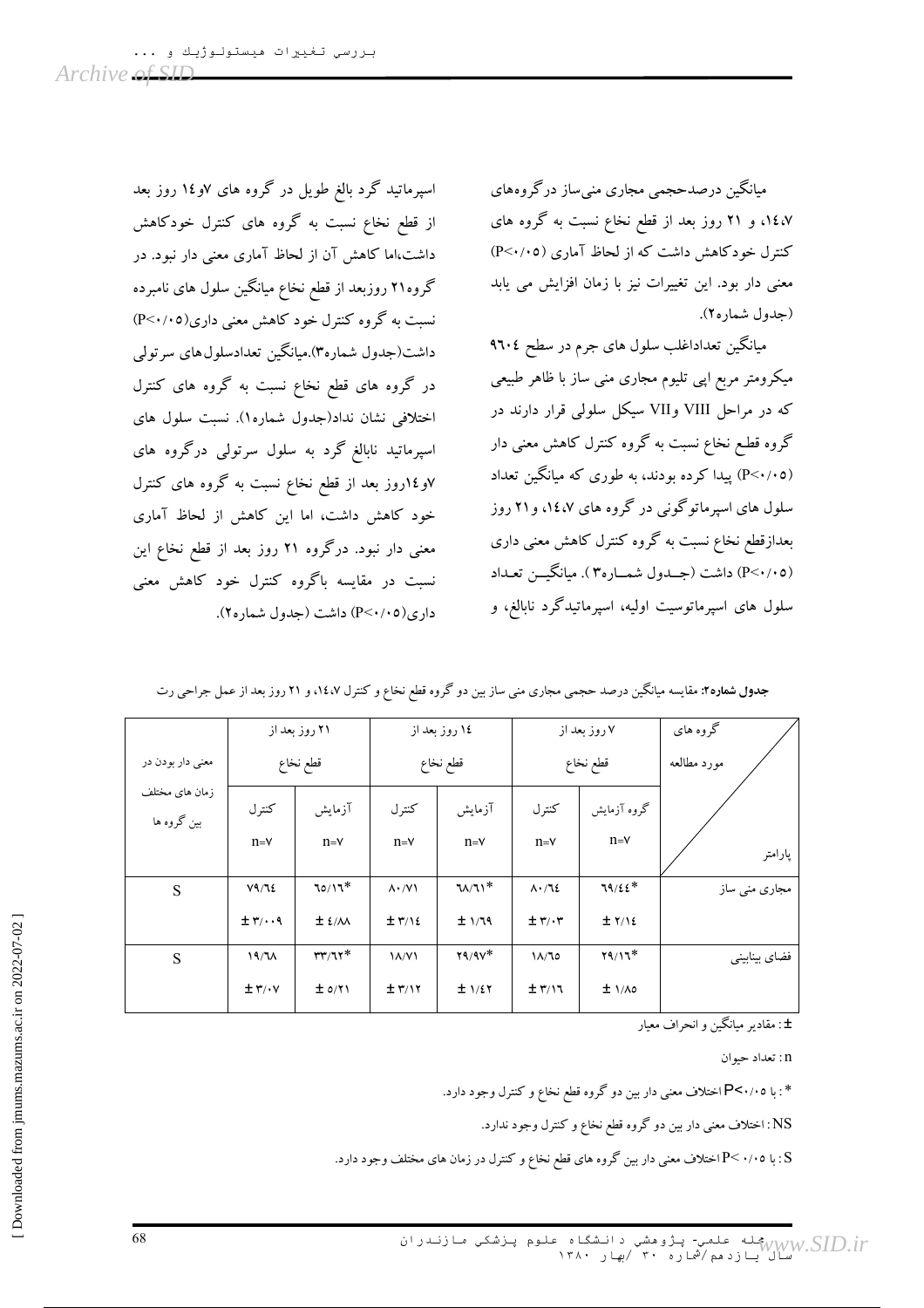

|                               | ۲۱ روز بعد از       |                                  | ۱٤ روز بعد از            |                                                                      | ۷ روز بعد از                   |                                        | گروه های              |
|-------------------------------|---------------------|----------------------------------|--------------------------|----------------------------------------------------------------------|--------------------------------|----------------------------------------|-----------------------|
| معنی دار بودن در              | قطع نخاع            |                                  | قطع نخاع                 |                                                                      | قطع نخاع                       |                                        | مورد مطالعه           |
| زمان های مختلف<br>بین گروه ها | كنترل               | آزمايش                           | كنترل                    | آزمايش                                                               | كنترل                          | گروه آزمایش                            |                       |
|                               | $n = v$             | $n = v$                          | $n = v$                  | $n = v$                                                              | $n = v$                        | $n = v$                                | پارامتر               |
| S                             | 0/27                | $2/\cdot V^*$                    | O/O                      | $\mathcal{L}/\Lambda^*$                                              | O/TO                           | $2/9V^*$                               | اسپرماتوگونیا         |
|                               | $\pm \cdot 120$     | $\pm \cdot$ /۳٦                  | $\pm \cdot$ /٣٣          | $\pm \cdot 15$                                                       | $\pm$ $\cdot$ / $\cdot$ $\vee$ | $\pm$ ./29                             |                       |
| S                             | $\Lambda/\Sigma V$  | $0/VV^*$                         | $\Lambda$ /00            | $V/V$ <sup>NS</sup>                                                  | $\Lambda/\Sigma\Lambda$        | $V/9V$ <sup>NS</sup>                   | اسپرماتوسیت اولیه     |
|                               | $\pm$ $\cdot$ /97   | $\pm$ ./90                       | $\pm \cdot$ / $\sqrt{1}$ | $\pm$ $\cdot$ / $\wedge$ $\tau$                                      | $\pm$ ./19                     | $\pm \cdot$ /۳۹                        | در مرحله پاکی تن      |
| S                             | YZ/T                | $11/11*$                         | YZ/T                     | $\mathbf{Y} \cdot / \cdot \cdot \mathbf{V}^{\overline{\mathrm{NS}}}$ | YZ/YZ                          | $YY/YY$ <sup>NS</sup>                  | اسپرماتيد گرد نابالغ  |
|                               | $\pm$ 2/ $\gamma$ . | $\pm \Upsilon/\cdot \Upsilon$    | $\pm$ 2/10               | $\pm$ 2/11                                                           | $\pm$ 2/11                     | ±7/79                                  |                       |
| S                             | 1V/T                | $11/11*$                         | $1V/\xi$                 | $17/\gamma 9$ <sup>NS</sup>                                          | 19/20                          | $1/\sqrt{\Lambda_0}$ NS                | اسپرماتيد گردبالغ     |
|                               | $\pm$ 2/7           | $\pm$ 1/14                       | $\pm$ 2/7 $\land$        | $\pm \Upsilon/\Upsilon$                                              | ±Y/10                          | ±1/70                                  |                       |
| <b>NS</b>                     | Y/Y                 | $Y/\xi \xi$ <sup>NS</sup>        | Y/Y                      | $Y/OY$ <sup>NS</sup>                                                 | Y/T                            | $Y/YY$ <sup>NS</sup>                   | سرتولى                |
|                               | $± \cdot$ /۲۸       | $\pm$ $\cdot$ / $\wedge$         | $± \cdot/$ \/ \          | $\pm$ ./۲.                                                           | $\pm$ $\cdot$ / $\cdot$        | $±.$ /٤٢                               |                       |
| ${\bf S}$                     | $4/\lambda$         | $2/97*$                          | 9/17                     | $V/90$ <sup>NS</sup>                                                 | 9/11                           | $\Lambda/\Upsilon\epsilon^\mathrm{NS}$ | نسبت اسپرماتيد نابالغ |
|                               | $\pm 1/\tau$        | $\pm$ $\cdot$ / $\wedge$ $\star$ | $± \sqrt{0}$             | $± \sqrt{0}$                                                         | $± \frac{1}{4}$                | $± \sqrt{40}$                          | گرد به سرتولبي        |

جدول شماره۳: مقایسه میانگین تعداد سلول های اپی تلیوم مجاری منی ساز در مراحل VIII و VII سیکل سلولی بین دو گروه قطع نخاع و کنترل ١٤،٧ ٢١ روز بعد از عمل جراحي قطع نخاع رت

±: مقادیر میانگین و انحراف معیار

\* : با P<۰/۰۵ اختلاف معنی دار بین دو گروه قطع نخاع و کنترل وجود دارد. NS: اختلاف معنی دار بین دو گروه قطع نخاع و کنترل و همچنین بین هر گروه در زمان های مختلف وجود ندارد. S : با 0⋅/ ∙P< اختلاف معنی دار بین گروه قطع نخاع و کنترل و همچنین بین هر گروه در زمان های مختلف وجود دارد. n : تعداد حـوان

ىحث

در تحقیق حاضر وزن موش ها در گروه های ۱٤،۷، و ۲۱ روز بعد از جراحی قطع نخاع، کاهش معنی داری داشت که این کاهش وزن با نتایج Linsenmeyer در سال ۱۹۹٤ مطابقت دارد(۹). Leathm در سال ۱۹۵۸ و

Glass در سال ۱۹۸۷ براساس مطالعات خود عنوان کردند که کاهش وزن رت تأثیری بر روی اسپرماتوژنز و فعاليت بيضه ندارد(١٠،٩).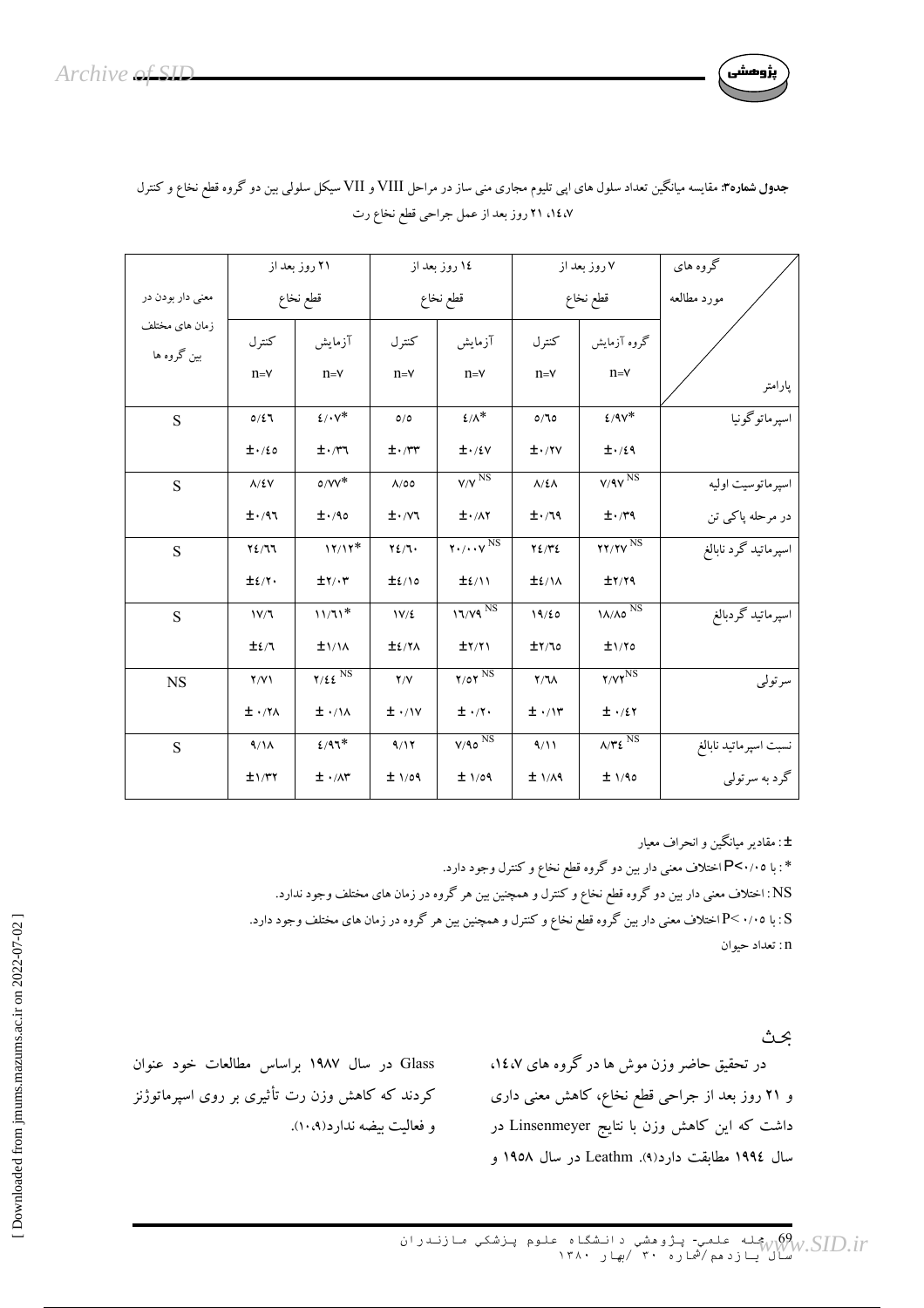Bor در سال ۱۹۵۰ و Parkash در سال ۱۹۸۵ با مطالعات خود بر روى بافت بيضه انسان در دوره مزمن قطع نخاع، آتروفی مجاری منی ساز را گزارش داده اند (۱۲،۱۱). درمطالعه حاضر،قطرمجاری منبی سازو ضخامت ایی تلیوم آن در هر سه گروه زمانی آزمایش نسبت به گروه کنترل خود کاهش داشت که این کاهش ازلحاظ آماری(۵۰/۱۰) معنی دار بود.میزان این کاهش درگروه ۲۱ روز بعد ازقطع نخاع نسبت به گروه های ۷و١٤ روز بعد از قطع نخاع، بیشتر می باشد. همچنین در گروه های آزمایش، درصد حجمی مجاری منبی ساز نسبت به گروه های کنترل کاهش معنی داری(P<۰/۰۵) داشت.

در این مطالعه، کاهش قطر و ضخامت اپی تلیوم مجاری منی سازاحتمالاً به دلیل کاهش تولید و یا حذف سلول های اپی تلیوم بوده است و تغییرات دیگر ازجمله کاهش درصدحجمی مجاری منی ساز و کاهش مجاری در مراحل VII و VIII سیکل سلولی و در نهایت کاهش وزن و حجم بيضه نيز به دنبال آن به وجود مي آيد.

درسال ١٩٥٠، Stermmerman با توجه به مطالعاتي که بر روی بیوپسی بیضه افرادمبتلابه ضایعهٔ نخاعی انجام داده بود،گزارش کردکه تعداد سلول های اسپرماتید و اسپرماتوزوآ در این افرادکمتر از افرادسالم می باشد(۱۳). Perkash نیز در سال ۱۹۸۵ براساس مطالعات خود ذکر کرد که در افراد مبتلا به ضایعهٔ نخاعی تعداد سلول های اسپرماتید و اسپرماتوزوآ کاهش دارد(۱۲). درسال ۱۹۹۱، Hirsch گزارش داد که در افراد مبتلا به ضایعهٔ نخاعی میانگین تعداد سلول های اسپرماتید کمتر از افراد سالم می باشد(٤). درسال ۱۹۹٤،Linsenmeyer با مطالعهٔ خود بر روی بافت بیضه رت در دو و چهار هفته بعد از قطع نخاع،گزارش دادكه میانگین تعدادسلول های اسپرماتوسیت اولیه، اسپرماتید نابالغ گرد و اسپرماتید بالغ طویل نسبت به گروه کنترل کاهش معنی داری(۴/۰۵-۹) دارد(۳). تأثير نامطلوب ضايعهٔ نخاعي بر اسپرماتوژنز در تحقيقات

دیگری نیزموردتأکید قرارگرفت (۱٤–۱۸)، اما موضوع مورد اختلاف، زمان شروع این تغییر و پایداری آن می باشد. مثلاً در حالی که Huang(۱۹۹۸) گزارش کرد که سه ماه بعدازضایعهٔ نخاعی در ۷۰ درصد از رتهای مورد مطالعه اسيرماتوژنزبه طوركامل متوقف شد(١٨)،درمطالعه دیگری گزارش گردید که بعد از سه ماه اسپرماتوژنز در بخش مهمی از لوله های سمی نیفر بیضهٔ رتها به حالت طبیعی بازگشت(١٤).

درمطالعه حاضرميانگين تعدادسلول هاي اسپرماتوگوني درگروه های ۱٤،۷، و۲۱ روز بعد از قطع نخاع نسبت به گروه های کنترل خود کاهش معنی داری (P<۰/۰۵) داشت که این کاهش در گروه های ۲۱ روز بعد از قطع نخاع نسبت به گروه های ۷و ۱۶ روز بعد از قطع نخاع بيشتر بود.

ميانگين تعدادسلول هاي اسپرماتوسيت اوليه،اسپرماتيد نابالغ کرده و اسپرماتید بالغ طویل در گروه های ⁄او ١٤ روز بعد از قطع نخاع کاهش داشت، اما کاهش آن از لحاظ آماری معنی دار نبود. میانگین سلول های نامبرده در گروه ۲۱ روز بعد از قطع نخاع نسبت به گروه کنترل خودکاهش معنی داری(P<۰/۰۵) داشت که این یافته ها با نتایج تحقیقات Linsenmeyer که بر روی رت انجام شده بود، مطابقت دارد.

نتايج تحقيق حاضر بيان كنندة اين مطلب است كه به دنبال قطع نخاع، در روند اسپرماتوژنز کاهش ایجاد می شود که در گروه ۲۱ روز بعد از قطع نخاع کاهش اسپرماتوژنز نسبت به گروه های ۷و۱۶ روز بعد از قطع نخاع واضح ترمي باشد.وجوداختلال در روند اسپرماتوژنز به دنبال قطع نخاع را می توان دراثر عواملی مثل اختلال محور هورموني هيپوتالاموس- هيپوفيز-بيضه اى،اختلال درجه حرارت بيضه، وعفونت مجاري تناسلي دانست(٣،٢). گرچه کاهش سطح هورمون های ESH ، LH ، و تستوسترون به عنوان يكي|زعوامل مهم|ختلال اسپرماتوژنز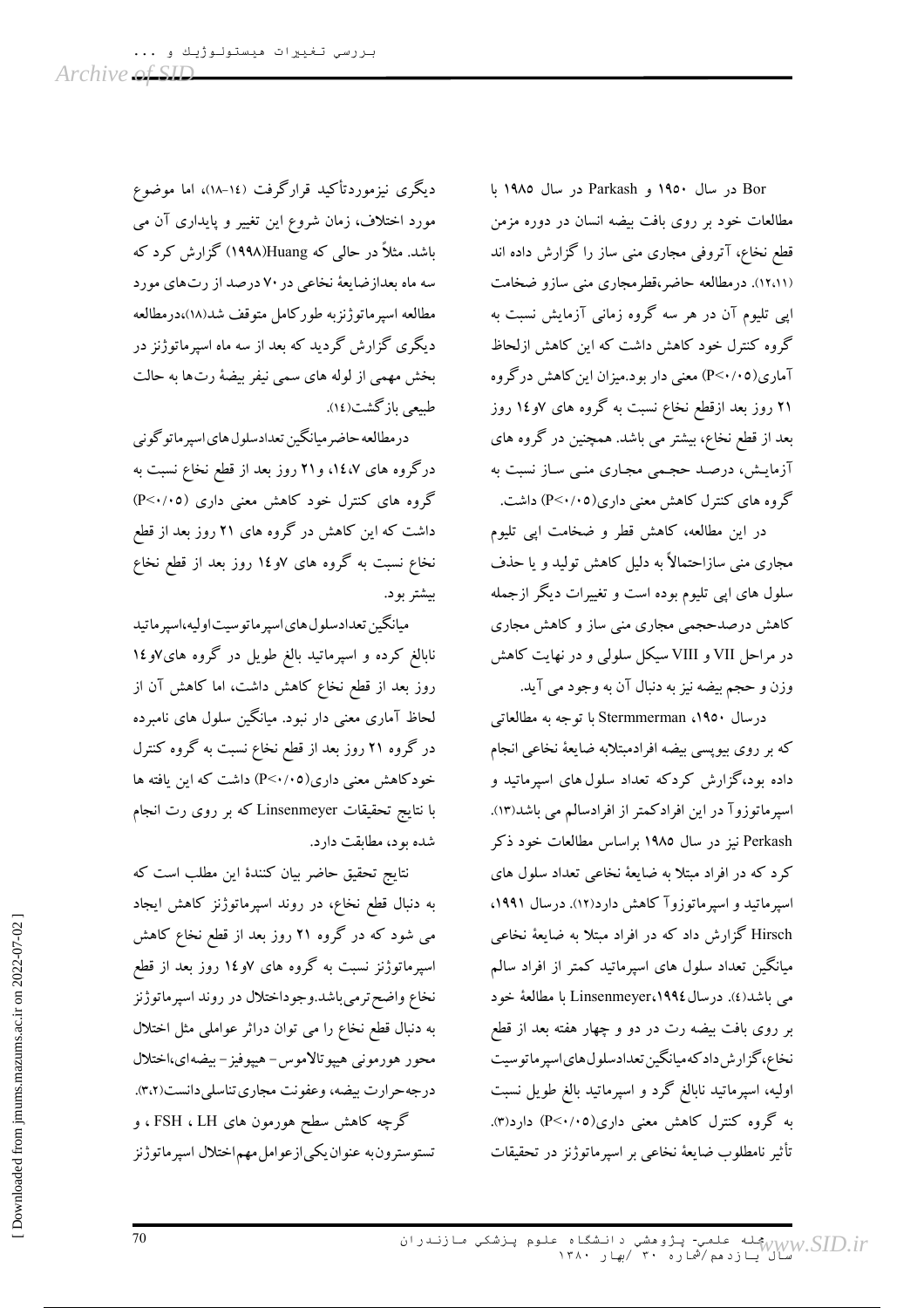

مطرح است ولی برخی گزارش ها نشان می دهد که یک ماه پس از ضایعه نخاعی سطح LH ، FSH ، و تستوسترون به حد طبیعی بر می گرد، در حالی که سیر قهقهرایی اسپرماتوژنز متوقف نمی شود(١٤). بعضی از محققان علت تغييرات قهقهرايي بافت بيضه را اختلال در خونرسانی آن به دنبال ضایعه نخاعی ذکر کرده اند(١٦). Linsenmeyer نیز عنوان کرد که در مطالعه وی سطح پايين تستوسترون دليل ايجاداختلال اسپرماتوژنزنمي باشد، زیرا تغییرات اپی تلیوم مجاری منی ساز از حدود دو هفته بعد از قطع نخاع شروع می شود، در حالی که در این زمان سطح تستوسترون سرم در مقایسه با گروه کنترل تغییری پیدا نکرده است. در مطالعهٔ حاضر نیز تغییرات اپی تلیوم مجاری منی ساز دو هفته بعد از قطع نخاع آغاز می شود و با افزایش زمان شدت می یابد. اگر یافته Linsenmeyer را بپذیریم، تغییرات در مطالعهٔ حاضر نیز نمی تواند بدلیل کاهش تستوسترون باشد. در هر صورت این یافته نیاز به تحقیق بیشتری داشته و باید عوامل هورمونی در هر زمان پس از قطع نخاع دنبال شوند. از طرف دیگر، شاید بتوان گفت گیرنده های FSH و آندروژن ها بر روی سلول سرتولی به دنبال قطع نخاع تغییر یافته و اختلال در روند اسپرماتوژنز ایجاد شده است(۱۷،۱۹). احتمالاً اختلال در روند ترشح عوامل رشد توسط سلول سرتولی پس از قطع نخاع نیز می تواند باعث كاهش اسپرماتوژنز شود.

افزایش درجه حرارت بیضه به دنبال قطع نخاع از جمله عواملی است که می تواند سبب ایجاد اختلال در روند اسپرماتوژنز شود. Brindly در سال ۱۹۸۲ با مطالعهٔ خود بر روی افراد دارای ضایعهٔ نخاعی عنوان کردکه در این افراد درجه حرارت اسکروتوم به طور متوسط ۰/۹ درجه سانتی گراد بالاتر از افراد سالم می باشد(۲۰). در تحقیق حاضر حرارت اسکروتوم اندازه گیری نشده است، اما احتمال می رودکه به دنبال ایجاد ضایعه نخاعی

به دلیل عدم انقباض عضله کروماستر، عدم فعالیت غدد عرق و وجود اختلال در گردش خون بیضه، درجه حرارت اسکرتوم مختل شود، و احتمالاً این افزایش درجه حرارت محیط نامناسبی را برای فعالیت سلولی سرتولي و متعاقباً سلول هاي جرم ايجاد خواهد كرد كه در نهایت منجر به ایجاد اختلال در روند اسپرماتوژنز خواهد شد. به نظر می رسد که وجود اختلال در محور هورمونی هیپوفیز- بیضه ای با افزایش درجه حرارت بیضه به تنهایی نمی تواند عامل ایجاد اختلال در روند اسپرماتوژنز باشد. احتمالاً گردش خون بیضه، اختلال هورمون ها، واختلال درجه حرارت بيضه دست به دست هم داده و یک شرایط فیزیولوژیک نامناسب را برای سلول سرتولی فراهم می کنند و این سلول دیگر قادر نخواهد بود نقش خود را از نظرفیزیکی و بیوشیمیایی در روند اسيرماتوژنز ايفاء كند.

Linsenmeyer در سال ۱۹۹۱ عنوان کرد که در افراد دارای ضایعهٔ نخاعی آنتی بادی آنتی اسپرم ایجاد می شود. وی انسداد در دستگاه تناسلی و وجود عفونت مجاری تناسلی را عامل آن می داند(۲). اما درسال۱۹۹۳، Siosteen عنوان کرد که تیتر آنتی بادی- آنتی اسیرم در افراد دارای ضایعهٔ نخاعی پایین می باشد و واکنش اتوايميون علت پايين بودن تحرك اسپرم و ظرفيت نفوذ اسپرم در این بیماران نمی باشد(٢١).

در مطالعهٔ حاضر، سلول های ماکروفاژ، پلاسماسل، لنفوسیت، و نوتروفیل در داخل مجاری منبی ساز مشاهده نشد. شاید بتــوان گـفت که نقــش واکـنش،اي ايمنـي واسطهای سلولی درایجادتغییرات بعداز نخاع منتفی است. به طور کلمی می توان نتیجه گرفت که رونداسیر ماتوژنز درمجاری منی سازیک روندپیچیده بوده و توسط عوامل داخلی مترشحه از سلول های بافت بیضه به خصوص سلول سرتولی وفاکتورهای خارجی تنظیم میگردد وهر گونه عاملی نظیرقطع نخاع که سبب ایجادتغییر در فعالیت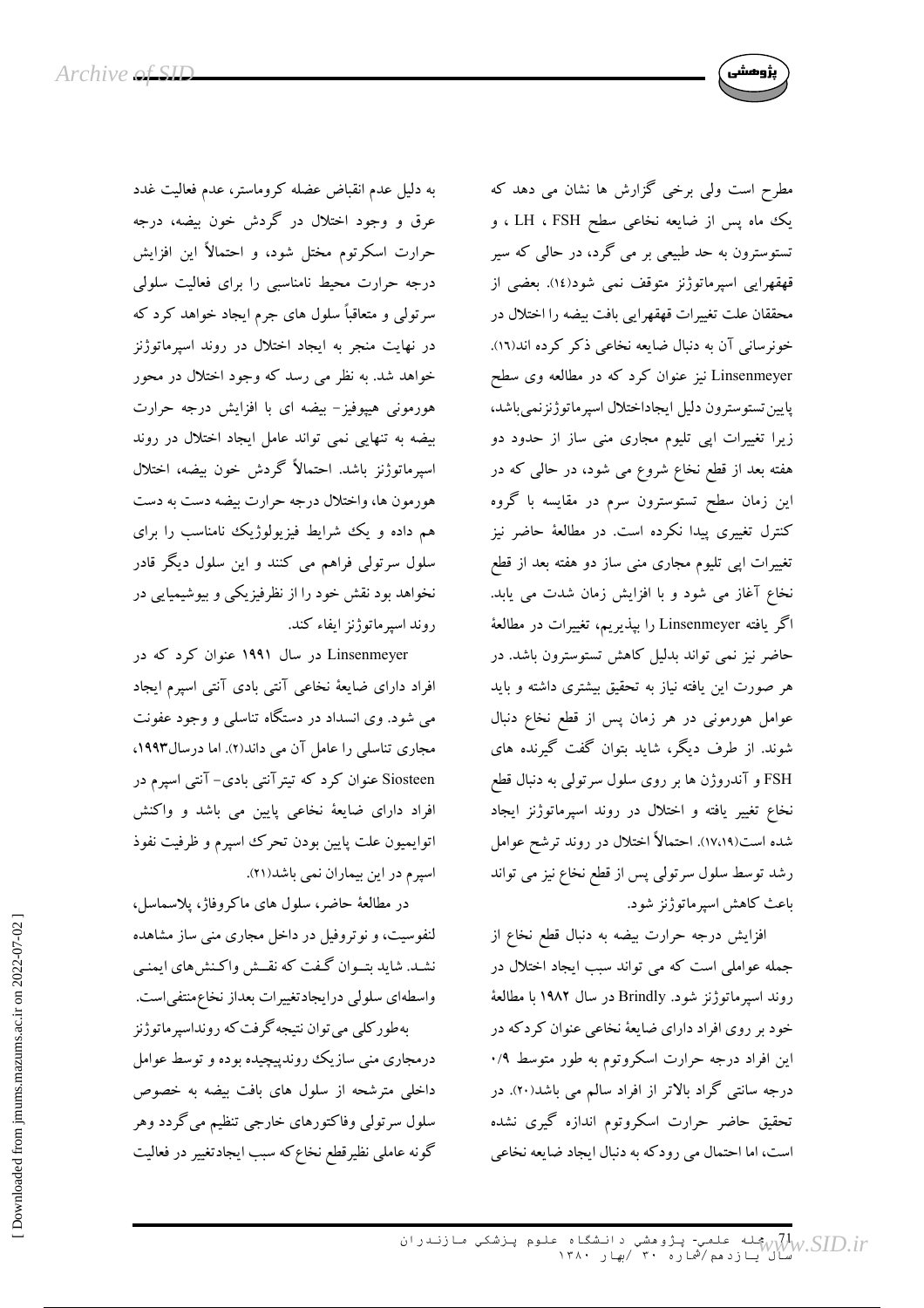اىجاد كند.

- 1. Young J.S, Bukns P.E, Bowen A.M, Mccutcheon R. Spinal cord injury statistics : experience of the reoginal spinal cord injury statistics: experience of the reoginal spinal cord injury system. Good samartin medical center, phoenix, Arizona. 1992.
- 2. Linsenmeyer T.A, Perkash I. Infertility in, en with spinal cord injury. *Arch. Phy.* Mel. Rehabil. 1991; 72, 747-753.
- 3. Linsenmeyer T.A. Pogack L.M. Ottenwller J.E. Spermatogensis and the pituitary-testicular hormone axis in rats during the acute phase of spinal cord injury. The Journal of urology. 1994; 152, 1302-7.
- 4. Hirsch I.H, Mccue P, Allen J, Lee J, W.E. **Ounatitative** Testicular **Stass** biopsy in spinal cord injured men, comparison to fertile control. J. Urol. 1991; 146(2): 337-410.
- 5. Hirsch I.H. Sedor J. Kulp D. Mccue P.J. Staas W.E. Objective assessment of spermatogenes is in men with functional and anatomic obstruction of the genital tract. International Journal of Anatomy. 1994; 17, 29-34.
- 6. Weible E.R. Practical stereological methods for morphometric cytology. The Journal of cell Biology. 1966; 30, 23-38.

طبيعي سلول هاي بافت بيضه ونقش طبيعي عوامل داخلي وخارجی گردد،می تواند در روند اسپرماتوژنز اختلال فهرست منابع

- 7. Rowley M.J,and Heller C.G. Quantitation of the cell of the seminiferous epithelium of the human testis employing the sertoli cell as a constant. Zellforsch. 1971; 1. 115-461.
- 8. Leblond C.P. and Clermont Y. Definition of the stages of the cycle of the seminiferous epithelium in the rat. Ann. N. Y. Acad. Sci. 1952; 55, 548-552.
- 9. Glass A.R. Anderson J. Herbert D. Sexul maturation in underfed weight mactched rats. J. Androl. 1989; 8, 116-122.
- 10. Leathem H.H. Hormones and protein nutrition. Rec. Prog, Horm Res. 1998; 14, 141-9.
- 11. Bor S.E. Engle E.T. Rosenqutst R.C. Holltger V.H. Fertility in paraplegic males: A preliminary report of endocrine studies. J. Clin. Endocrinol. 1950; 10, 381-98.
- 12. Perkash I, Martin D.E, Warner H, Collins D.C.Reproductive biology of paraplegics: results of semen collection, testicular biopsy and serum hormones. J. Urol. 1985; 134, 284-96.
- 13. Stemmerman G.N, Weiss L, Avermach O, Friedman M. A study of the erminal epithelium in male Parapelegics. Am. J. Clin. Pathol. 1950; 0, 24-34.
- 14. Huang H.F. Li M.T. Anessetti R. Effects of spinal cord injury on spermatogenesis